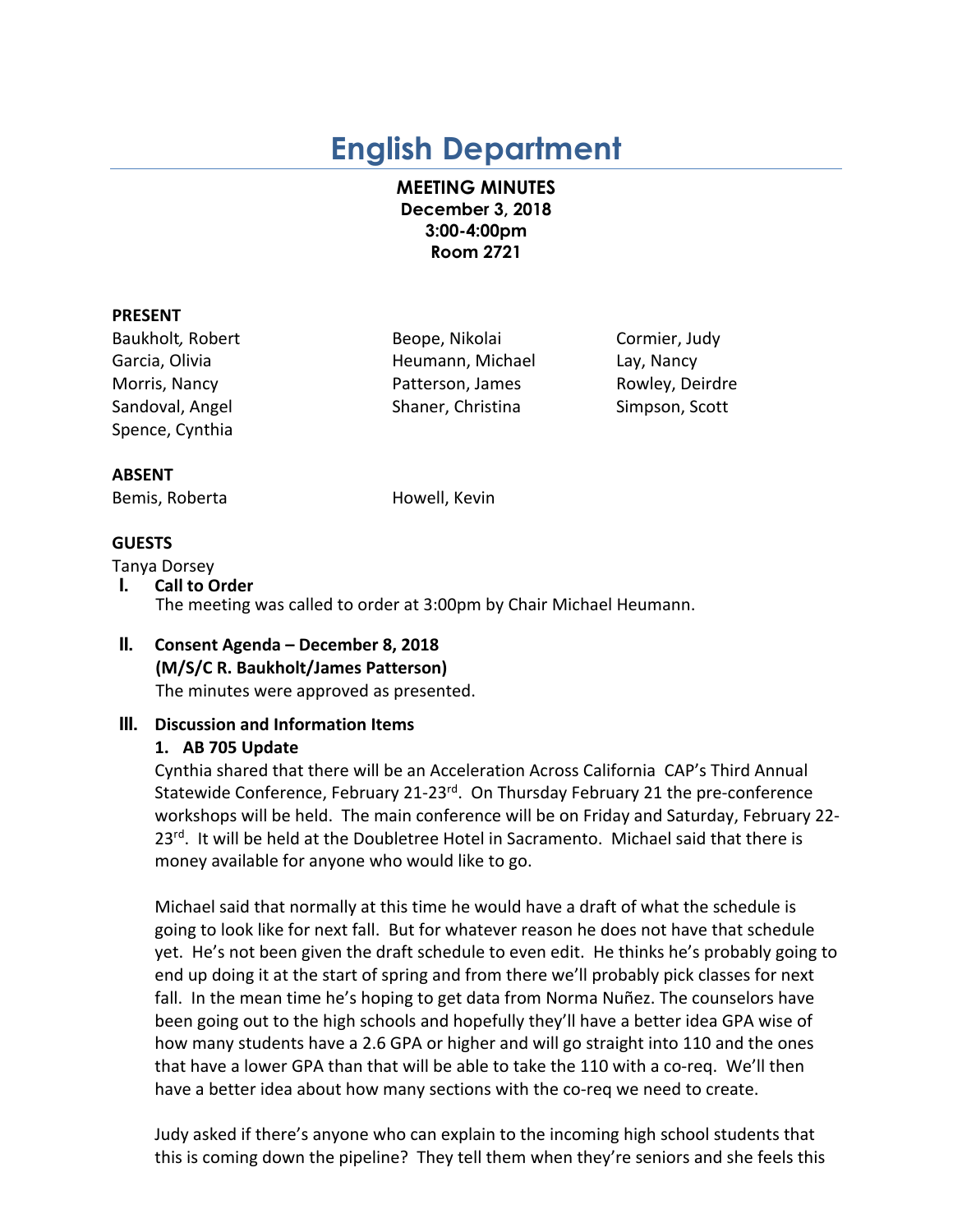is too late. Judy feels that students need to start building up their GPA earlier than when they are juniors and planning prom! Michael said that he honestly has no idea. He feels that Imperial has a little bit of an advantage because we have teachers that also teach at the high school and also the principal of Imperial High has this information also because he teaches here also. He feels that Calexico has a bit of a disconnect with what's going on. Michael said that's all he has right now and that hopefully when we come back from break he'll have more to share. He said that when we come back we'll really have to ramp up our plan for the 110 and the co-req.

Michael said that he visited Cynthia's 055 class this semester and it was a really interesting class and it opened up a lot of ideas on how we can take advantage of that time. We have never had anything like this before, where you could work with the students during class when they're doing their homework. The time spent in it is really beneficial, Michael said. Cynthia said that on the survey that she gave she got a lot of positive feedback. The students like the lab idea and it's working out well. Michael said that Math is doing their own co-req as well.

Olivia shared that at one of the conferences she recently attended, it was noted that IVC, surprisingly was one of the more forward thinking schools; a lot of colleges are barely going to get started with co-reqs in the fall whereas IVC has already started working on Multiple Measures and different matters for a while.

Michael said that he had been anticipating this kind of change for a while but didn't think it was going to be this drastic of a change as it has ended up being but at least we were somewhat prepared. Judy asked if we knew yet whether we are going to be keeping the ENGL 008's and 009's. Michael said that as far as he knows, we are. There's nothing to prevent us from teaching them. Students cannot be placed in to the classes, they can voluntarily take them. They have a year to complete their transfer English. He said the clock doesn't start until they take that class.

Cynthia shared that the only problem we would have is if we didn't have enough open 110's for them to take. As long as we have enough 110's open we're compliant with the law.

## **2. English 202 and Children's Lit**

Michael said that Judy has been talking about a class for years which would involve ENGL 102 and 201. Michael thinks that now would be a good time to start talking about it, primarily because our 201s keep growing. Our 102s are filled (as are 225 and 226). We have more English Majors than we've ever had. And because we have more students going in to 110 we are going to have more students finish 110 and hence be eligible for those 200-level classes. Michael would like to start working on this after the first meeting in spring. Michael put the course outline together and put it out for everyone to look at. The process takes a while to get everything approved by the CSU'S and UC's He would like to vote on it at our first meeting when we come back in the spring. He doesn't anticipate teaching this class next fall but rather next spring at